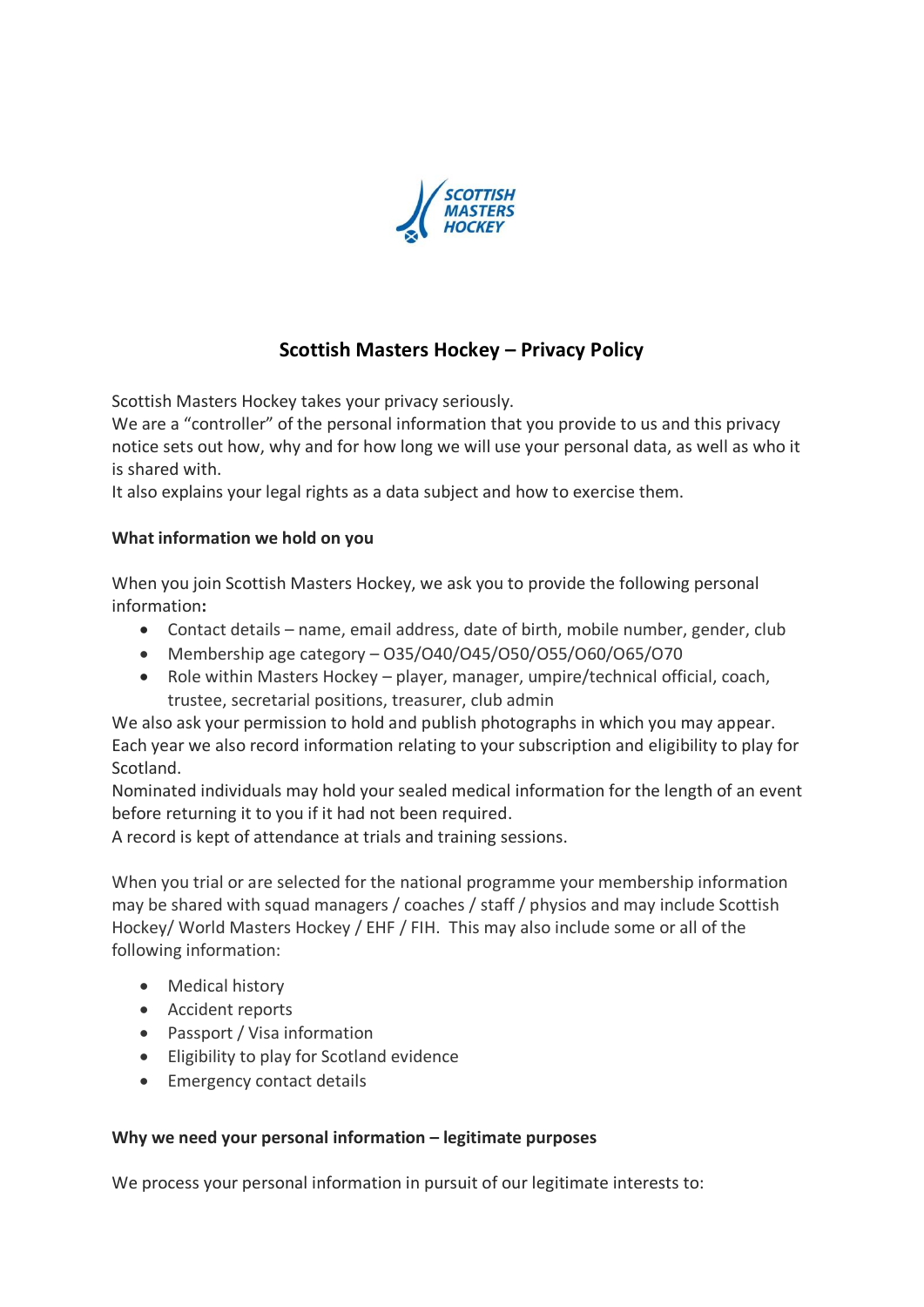Manage the activities of Scottish Masters Hockey as outlined in the Articles of Association for international Masters teams representing Scotland.

### **Why we need your photographs – consent**

We retain and publish photographs in which you may appear to publicise and promote the activities of Scottish Masters Hockey.

## **Who we share your personal information with**

If your personal information is included in any images or videos taken by us, or accredited organisations or individuals, at competitions and events or other hockey activities, we may share this with Scottish Hockey, World Masters Hockey, EHF, FIH, media organisations, partners for promotional and/or journalistic purposes. Team sheets may be shared with media and broadcast providers prior to a match, competition or event and will contain some personal information for the purposes of commentary and match reports.

We may be required to share personal information with statutory or regulatory authorities and organisations to comply with statutory obligations. Such organisations include the Information Commissioners Office, the Health & Safety Executive, Disclosure Scotland, and Police Scotland.

We may also share personal information with our professional and legal advisors for the purposes of taking advice.

In the event that we do share personal information with external third parties, we will only share such personal information strictly required for the specific purposes and take reasonable steps to ensure that recipients shall only process the disclosed personal information in accordance with those purposes.

#### **How we protect your personal information**

Your personal information is stored on our electronic filing system and our servers based in the UK and accessed by Scottish Masters Hockey Board members for the purposes set out above. Individual access is given which is password protected.

Our Core membership database requires users to register and is password protected. Access is hierarchically restricted so users can only access data that pertains to their function.

#### **How long we keep your personal information**

We will only keep your personal information for as long as necessary to provide you with membership services. Unless you ask us not to, we will review and delete your personal information where you have not renewed your membership with us for 2 years.

We may keep certain personal information of members for longer in order to confirm your identity, how many caps and/or goals scored for Scotland Masters, when you were a member of Scottish Masters Hockey and for how long.